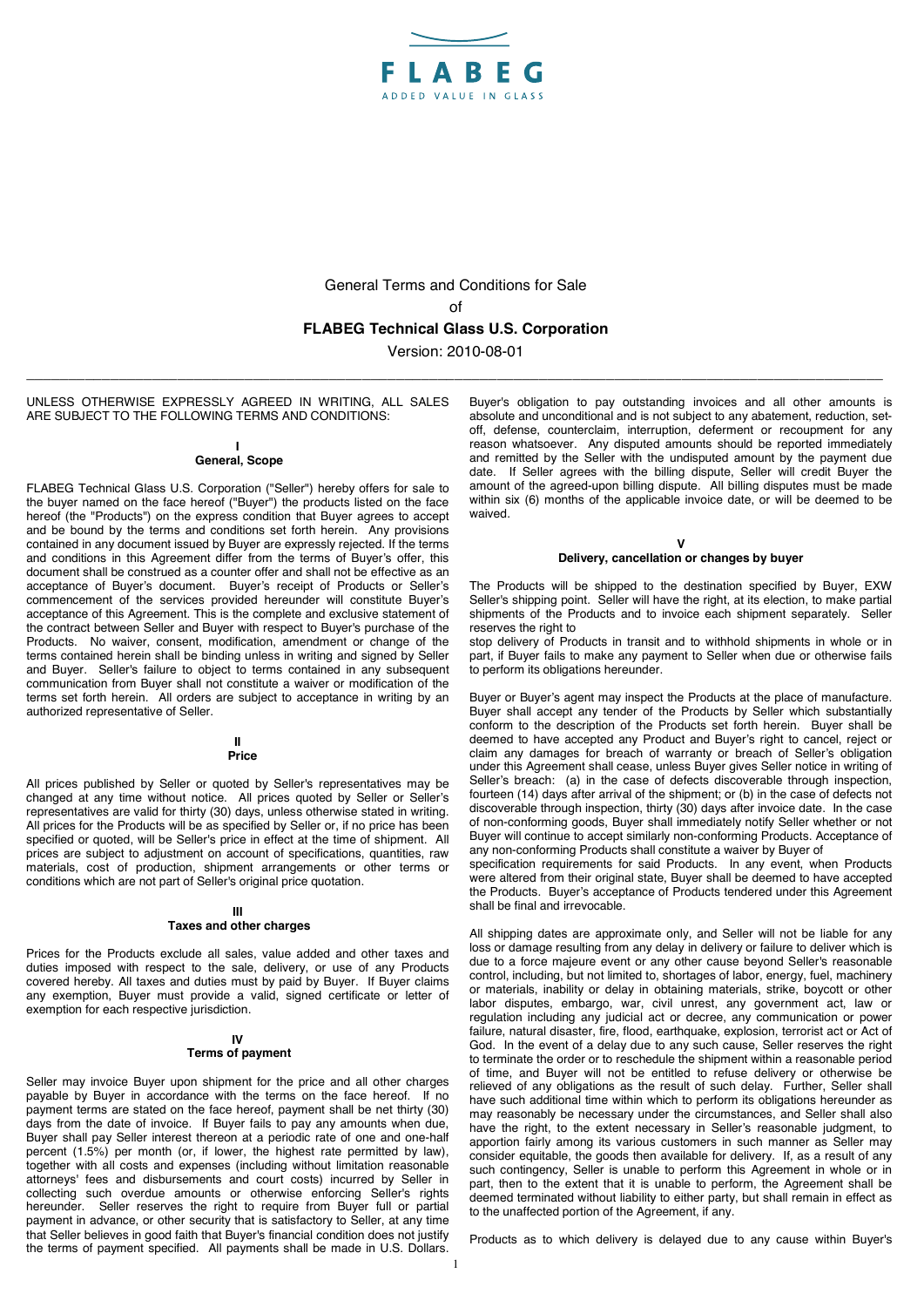control may be placed in storage by Seller at Buyer's risk and expense and for Buyer's account. Orders in process may be canceled only with Seller's written consent and upon payment of Seller's cancellation charges. Orders in process may not be changed except with Seller's written consent and upon agreement by the parties as to an appropriate adjustment in the purchase price. Products may not be returned without Seller's prior written consent. Credit will not be allowed for Products returned without the prior written consent of Seller.

# **VI**

# **Title and risk of loss**

Notwithstanding the trade terms indicated above and subject to Seller's right to stop delivery of Products in transit, title to and risk of loss of the Products will pass to Buyer upon delivery of possession of the Products by Seller to the carrier; provided, however, that title to any software incorporated within or forming a part of the Products shall at all times remain with Seller or the licensor(s) thereof, as the case may be.

### **VII Warranty**

Seller warrants that the Products will operate or perform substantially in conformance with Seller's published specifications and be free from defects in material and workmanship, when subjected to normal, proper and intended usage by properly trained personnel, for the period of time set forth in the product documentation, published specifications or package inserts. If a period of time is not specified in Seller's product documentation, published specifications or package inserts, the warranty period shall be one (1) year from the date of shipment to Buyer for equipment and ninety (90) days for all other products (the "Warranty Period"). Seller agrees during the Warranty Period, to repair or replace, at Seller's option, defective Products so as to cause the same to operate in substantial conformance with said published specifications; provided that Buyer shall (a) promptly notify Seller in writing upon the discovery of any defect, which notice shall include the product model and serial number (if applicable) and details of the warranty claim; and (b) after Seller's review, Seller will provide Buyer with service data and/or a Return Material Authorization ("RMA"), which may include biohazard decontamination procedures and other product-specific handling instructions, then, if applicable, Buyer may return the defective Products to Seller with all costs prepaid by Buyer. Replacement parts may be new or refurbished, at the election of Seller. All replaced parts shall become the property of Seller. Shipment to Buyer of repaired or replacement Products shall be made in accordance with the Delivery provisions of the Seller's Terms and Conditions of Sale. Consumables are expressly excluded from this warranty.

Notwithstanding the foregoing, Products supplied by Seller that are obtained by Seller from an original manufacturer or third party supplier are not warranted by Seller, but Seller agrees to assign to Buyer any warranty rights in such Product that Seller may have from the original manufacturer or third party supplier, to the extent such assignment is allowed by such original manufacturer or third party supplier.

In no event shall Seller have any obligation to make repairs, replacements or corrections required, in whole or in part, as the result of (i) normal wear and tear, (ii) accident, disaster or event of force majeure, (iii) misuse, fault or negligence of or by Buyer, (iv) use of the Products in a manner for which they were not designed, (v) causes external to the Products such as, but not limited to, power failure or electrical power surges, (vi) improper storage and handling of the Products, or (vii) use of the Products in combination with equipment or software not supplied by Seller. If Seller determines that Products for which Buyer has requested warranty services are not covered by the warranty hereunder, Buyer shall pay or reimburse Seller for all costs of investigating and responding to such request at Seller's then prevailing time and materials rates. If Seller provides repair services or replacement parts that are not covered by this warranty, Buyer shall pay Seller therefore at Seller's then prevailing time and materials rates. ANY INSTALLATION, MAINTENANCE, REPAIR, SERVICE, RELOCATION OR ALTERATION TO OR OF, OR OTHER TAMPERING WITH, THE PRODUCTS PERFORMED BY ANY PERSON OR ENTITY OTHER THAN SELLER WITHOUT SELLER'S PRIOR WRITTEN APPROVAL, OR ANY USE OF REPLACEMENT PARTS NOT SUPPLIED BY SELLER, SHALL IMMEDIATELY VOID AND CANCEL ALL WARRANTIES WITH RESPECT TO THE AFFECTED PRODUCTS.

THE OBLIGATIONS CREATED BY THIS WARRANTY STATEMENT TO REPAIR OR REPLACE A DEFECTIVE PRODUCT SHALL BE THE SOLE REMEDY OF BUYER IN THE EVENT OF A DEFECTIVE PRODUCT. EXCEPT AS EXPRESSLY PROVIDED IN THIS WARRANTY STATEMENT, SELLER DISCLAIMS ALL OTHER WARRANTIES, WHETHER EXPRESS OR IMPLIED, ORAL OR WRITTEN, WITH RESPECT TO THE PRODUCTS,

INCLUDING WITHOUT LIMITATION ALL IMPLIED WARRANTIES OF MERCHANTABILITY OR FITNESS FOR ANY PARTICULAR PURPOSE. SELLER DOES NOT WARRANT THAT THE PRODUCTS ARE FRROR-FREE OR WILL ACCOMPLISH ANY PARTICULAR RESULT.

BUYER UNDERSTANDS AND AGREES THAT THE FOREGOING LIMITATIONS ARE ESSENTIAL ELEMENTS OF THIS AGREEMENT AND THAT IN THE ABSENCE OF SUCH LIMITATIONS, THE MATERIAL AND ECONOMIC TERMS OF THIS AGREEMENT WOULD BE SUBSTANTIALLY **DIFFERENT** 

### **VIII Indemnification**

1. By Seller. Seller agrees to indemnify, defend and save Buyer, its officers, directors, and employees from and against any and all damages, liabilities, actions, causes of action, suits, claims, demands, losses, costs and expenses (including without limitation reasonable attorney's fees) ("Indemnified Items") for (i) injury to or death of persons or damage to property to the extent caused by the negligence or willful misconduct of Seller, its employees, agents or representatives or contractors in connection with the performance of services at Buyer's premises under this Agreement, and (ii) claims that a Product infringes any valid United States patent, copyright or trade secret; provided, however, Seller shall have no liability under this Section to the extent any such Indemnified Items are caused by either (i) the negligence or willful misconduct of Buyer, its employees, agents or representatives or contractors, (ii) by any third party, (iii) use of a Product in combination with equipment or software not supplied by Seller where the Product would not itself be infringing, (iv) compliance with Buyer's designs, specifications or instructions, (v) use of the Product in an application or environment for which it was not designed, or (vi) modifications of the Product by anyone other than Seller without Seller's prior written approval. Buyer shall provide Seller prompt written notice of any third party claim covered by Seller's indemnification obligations hereunder. Seller shall have the right to assume exclusive control of the defense of such claim or, at the option of the Seller, to settle the same. Buyer agrees to cooperate reasonably with Seller in connection with the performance by Seller of its obligations in this Section.

Notwithstanding the above, Seller's infringement related indemnification obligations shall be extinguished and relieved, if Seller, at its discretion and at its own expense (a) procures for Buyer the right, at no additional expense to Buyer, to continue using the Product; (b) replaces or modifies the Product so that it becomes non-infringing, provided the modification or replacement does not adversely affect the specifications of the Product; or (c) in the event (a) and (b) are not practical, refund to Buyer the amortized amounts paid by Buyer with respect thereto, based on a five (5) year amortization schedule. THE FOREGOING INDEMNIFICATION PROVISION STATES SELLER'S ENTIRE LIABILITY TO BUYER FOR THE CLAIMS DESCRIBED HEREIN.

2. By Buyer. Buyer shall indemnify, defend with competent and experienced counsel and hold harmless Seller, its parent, subsidiaries, affiliates and divisions, and their respective officers, directors, shareholders and employees, from and against any and all damages, liabilities, actions, causes of action, suits, claims, demands, losses, costs and expenses (including without limitation reasonable attorneys' fees and disbursements and court costs) to the extent arising from or in connection with (i) the negligence or willful misconduct of Buyer, its agents, employees, representatives or contractors; (ii) use of a Product in combination with equipment or software not supplied by Seller where the Product itself would not be infringing; (iii) Seller's compliance with designs, specifications or instructions supplied to Seller by Buyer; (iv) use of a Product in an application or environment for which it was not designed; or (v) modifications of a Product by anyone other than Seller without Seller's prior written approval.

### **IX Software**

With respect to any software products incorporated in or forming a part of the Products hereunder, Seller and Buyer intend and agree that such software products are being licensed and not sold, and that the words "purchase", "sell" or similar or derivative words are understood and agreed to mean "license", and that the word "Buyer" or similar or derivative words are understood and agreed to mean "licensee". Notwithstanding anything to the contrary contained herein, Seller or its licensor, as the case may be, retains all rights and interest in software products provided hereunder.

Seller hereby grants to Buyer a royalty-free, non-exclusive, nontransferable license, without power to sublicense, to use software provided hereunder solely for Buyer's own internal business purposes on the hardware products